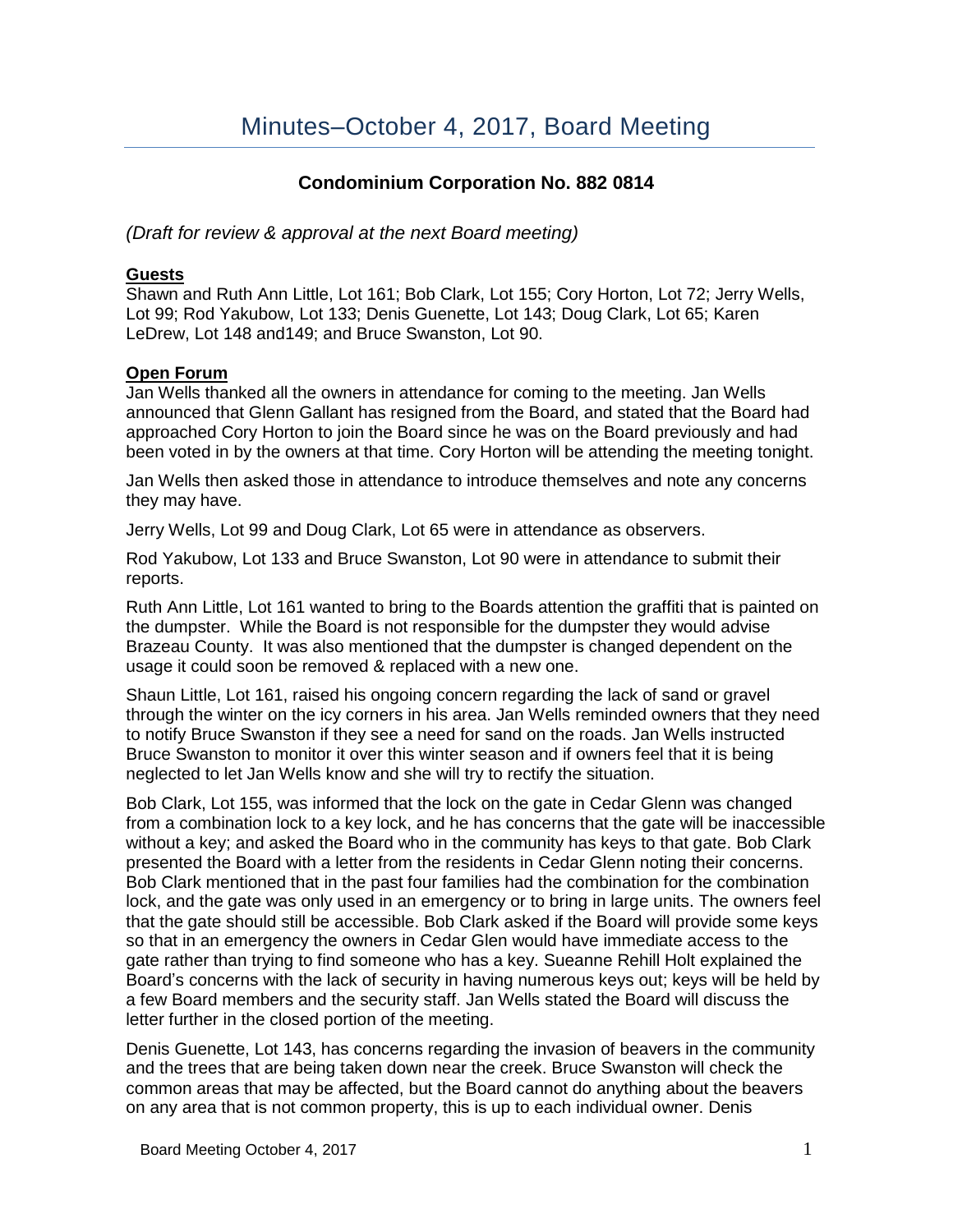Guenette also has concerns regarding the security of the gate. He has witnessed an individual getting out of their vehicle and lifting the gate. Bruce Swanston said that the gate can be lifted by hand but hasn't witnessed this happening.

Cory Horton, Lot 72, has some concerns regarding the resident in the community who is "dumpster diving". After some discussion, the Board will draft a letter to send to the owner, expressing the Board & the communities concern around this issue.

Karen LeDrew, Lot 148 and149 requested clarification of what can go into the dumpster and what is considered household waste. She has concerns regarding the mixed message on the dumpster regarding recycling as well. The Board has no control over the dumpster other than that Bruce Swanston does try to remove items that are not allowed in the dumpster. This problem is ongoing and if there is abuse the Brazeau County could discontinue the service. The Board reminded owners that a recycling bin is located at the Lindale Transfer Station and is available for use. The community dumpster is only for household waste.

The Open Forum was completed at 7:28 p.m.

### **Board Portion of Meeting**

Jan Wells called the Board closed portion of the meeting to order at 7:30 p.m.

Sueanne Rehill Holt moved that due to the resignation of Glenn Gallant, the Board reappoint Cory Horton to the Board for the term to June 2019. Bev Baltesson seconded the motion, carried unanimously.

### **Water Report**

Rod Yakubow handed in the September 2017 water reports including water usage for filing. Water usage for Aspen Grove was 26,484 gallons, Cedar Glen was 22,708 gallons, and Willow Ridge was 106,151 gallons for a total of 167,504 gallons. Total chlorine was 17 gallons.

Water usage has appeared normal compared to previous years. There was a problem noted in the Cedar Glen pump house this morning. Rod Yakubow discovered a crack in the line, and the line was repaired and fittings replaced. Rod Yakubow handed in the gas, electrical and telephone map for the area near Lot 70 where the CC Valve will be repaired on October 5, 2017.

Rod Yakubow also wanted to let the Board know that he hasn't received any more requests or feedback from Alberta Environment regarding the methane pumps/blowers that were noted as a requirement for the pump houses.

# **Site Services**

Bruce Swanston handed in his September/October report.

**Roll Call of Members:** Jan Wells; Sueanne Rehill Holt; Lana Southorn; Paul Mah; Bev Baltesson; Cory Horton; and Crystal Heck (Accountant/Recording Secretary).

**Approval of the September 20, 2017 Minutes:** Minutes of the September 20, 2017 meeting minutes were previously circulated. Paul Mah moved that the minutes be accepted. Bev Baltesson seconded the motion, carried unanimously

# **Directors Reports**

**Financial Report:** Crystal Heck handed out copies of the August 2017 financial report. There have been 9 overdue notices sent out on the  $29<sup>th</sup>$  of September for all lots that were in arrears from the last overdue notices. Bev Baltesson advised that there are currently 7 lots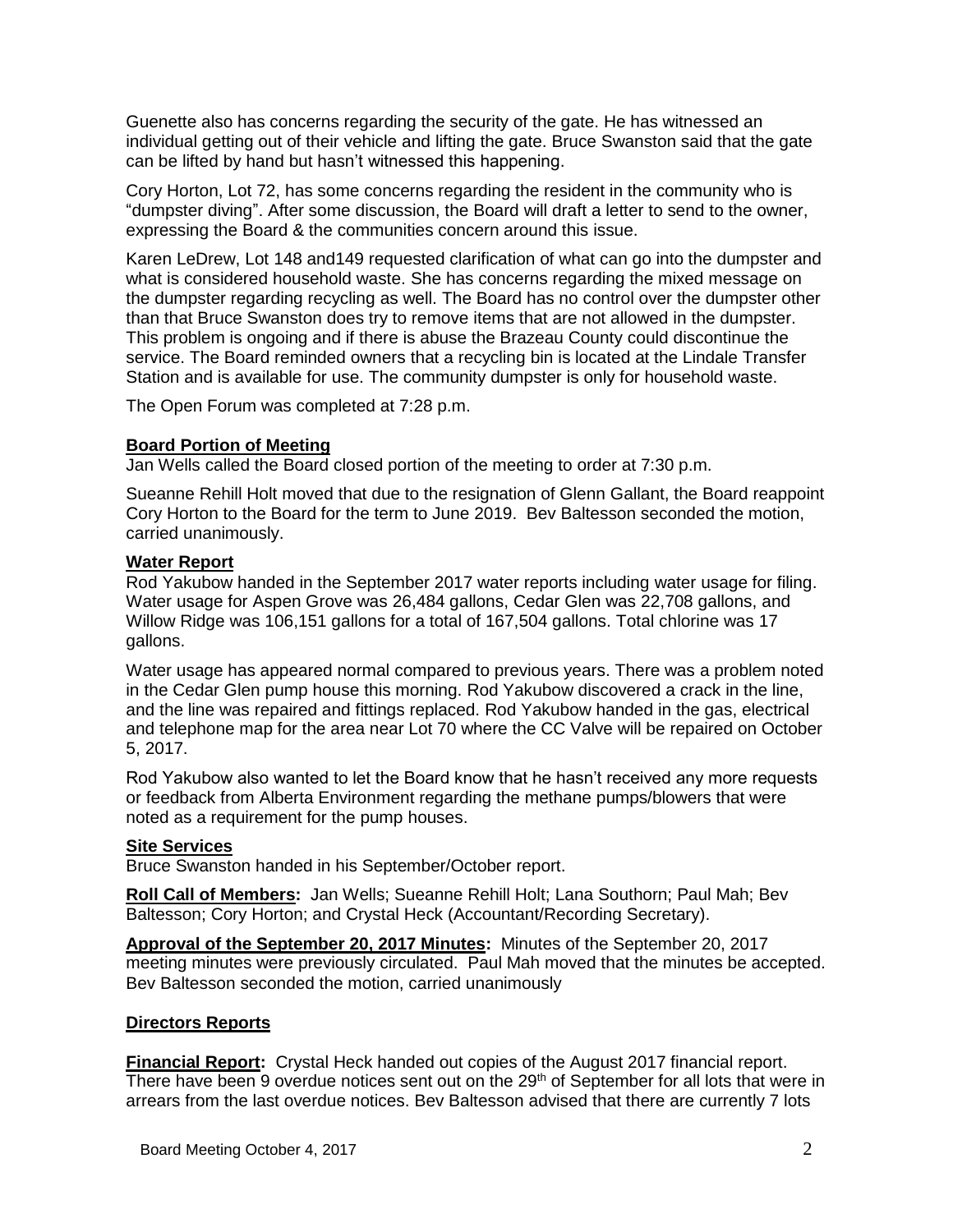that have not made any payments for the 2017-2018 year. There are 19 lot owners that have given partial payments for the 2017-2018 year and of those, 7 are current.

**Secretarial:** Lana Southorn made the changes noted on the Contractor Quotation form, and continued with filing and website updates.

**Site Services:** Sueanne Rehill Holt moved that Paul Mah be moved to Site Services Director. Lana Southorn seconded the motion, carried unanimously. Paul Mah reported that one development permit has been approved. Paul Mah reported the grass seeding has been applied by Lot 154, and the bridge deck has been swept. Bruce Swanston will continue to monitor. Paul Mah had some questions about the approval of invoices for site services. Bev Baltesson will contact Paul Mah when she has the invoices so that he can approve them before payment. Paul Mah did a quick repair of the electrical box near Lot 28. Jerry Wells will put this box on the replacement list for next year.

### **Old Business**

**Culverts and Ditches** - completed near lots 73, 19 & 20.

**Dust control** - Sueanne Rehill Holt and Jan Wells will send a letter as soon as possible to request that the community be placed on the list for dust control in the Spring of 2018.

**Emergency Access South Road Condition** - Sueanne Rehill Holt and Jan Wells will work together to draft a letter to send to Brazeau County to request help with emergency access to the south road. Cory Horton suggested that Sueanne Rehill Holt touch base with Lyle Banack and Arc Resources to request that they also send letters to Brazeau County. Currently the road is only passable with a 4X4 when the road is wet. This road is needed for an emergency access route and is necessary to be a part of the Emergency Preparedness/Fire Smart program. Sueanne Rehill Holt will contact Clarence Wastle to determine if he can provide information that could be included in the communication to Brazeau County.

**Animal Control** – Brazeau County Bylaw states that Birchwood is part of their control area. The Animal Control Officer advised Sueanne Rehill Holt that she is unable to drive through because she does not have access to the gate. After some discussion Sueanne Rehill Holt will provide the officer with the necessary information. Sueanne Rehill Holt provided Lana Southorn with the contact information for the Animal Control Officer for the information to be included in the contact information in the Board member and contact page on the website. The owners are reminded that any problems with animals in the community, the Animal Control Officer is there to help.

**Electrical Boxes** – six electrical boxes have been installed and the project is completed for 2017.

**WCB Coverage** – submitted application to WCB.

**Emergency Sign at Center and Front Gate** – completed.

**New locks** – completed. Paul Mah will have additional keys cut.

**Lot 71** – cc valve will be replaced October 5, 2017, all utilities are marked.

**Rural Crime Watch** - Jan Wells has left a message with the new president, June Leach. Jan Wells will meet with June Leach to get further information. Jan Wells can pick up signs at the Tomahawk Liquor Store to replace the faded ones that owners currently have on their properties.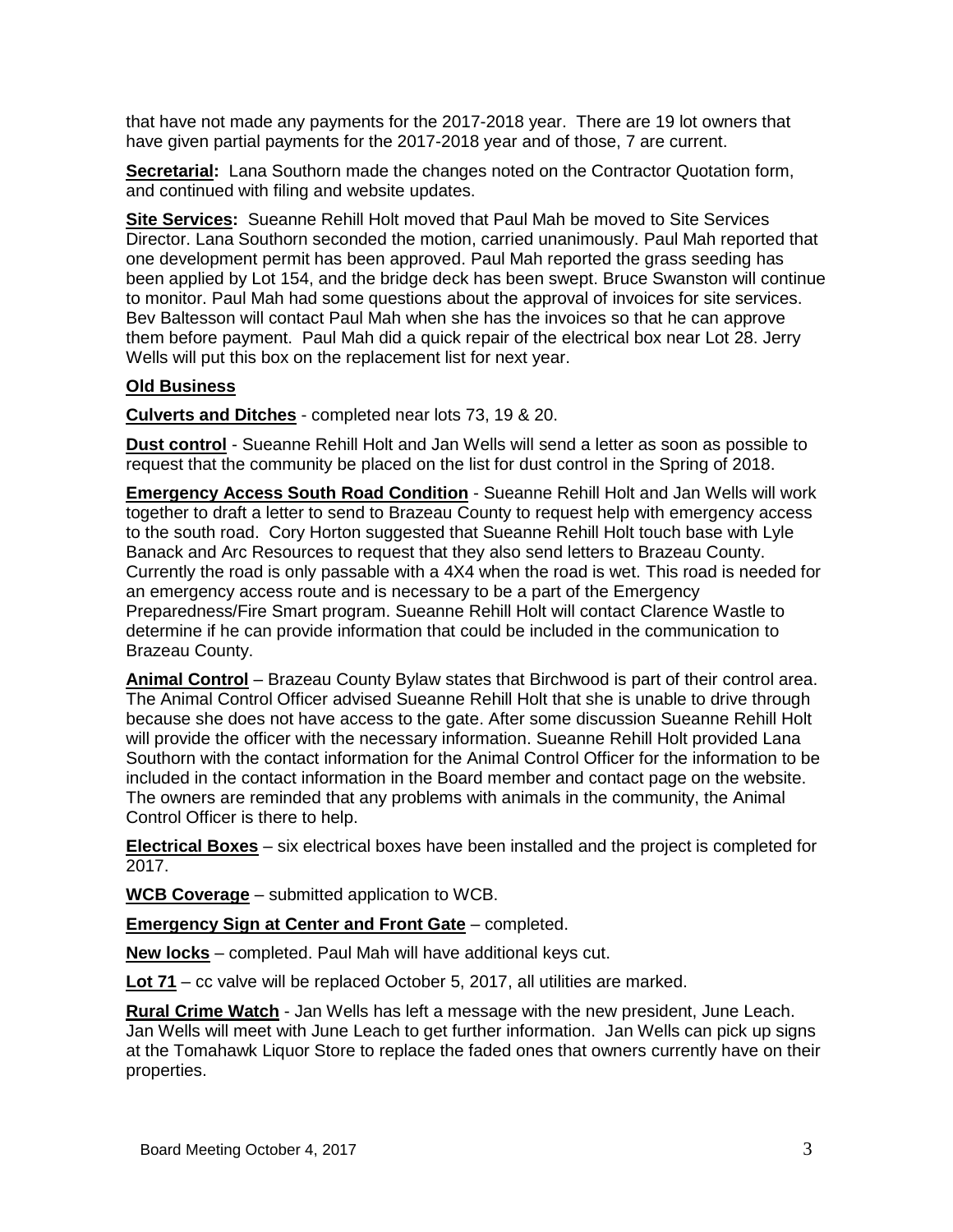**Culverts Flushed and Repaired** – Mr. Lachance will complete this task as soon he is available.

**Cement Riser Replacement at Washhouse** – currently Bruce Swanston is getting quotes of supplying these.

**Keystone Field Engineering – Bridge Condition** – Jan Wells met with Karrie Jones from Keystone Engineering to discuss the condition of the bridge. It was determined that it could be postponed until Spring. Bruce Swanston will continue to monitor and provide any sweeping necessary to keep the gravel off.

**Methane Monitors** – Jan Wells and Cory Horton will meet with Rod Yakubow and Jerry wells to determine what needs to be done. Cory Horton will provide a methane monitor for Rod to use to test the level of methane to determine if it is at an acceptable level. The Board will need to determine & decide the need to purchase methane monitors.

**Community Map**- Jan Wells will check to see if there is an electronic version of our community that would work instead of a large map for emergency vehicles at the front entrance.

**Brazeau – Community Signs** – Sueanne Rehill Holt will check with Brazeau County to see if they can provide our community with signs that look like the signs at driveways within the county.

**Well House Repairs** – Cory Horton and Rod Yakubow will work on the venting concerns and the requirement of new shingles; possibly looking at putting up a metal roof in the Spring.

**Equipment Inventory** - Jan Wells will get together with Rod Yakubow, Jerry Wells, and Bruce Swanston to develop a process for listing inventory for water parts, site and electrical, and Kubota parts. Lana Southorn drafted an equipment inventory form for this purpose.

# **New Business**

#### **Items Arising from Open Forum**

**Beavers Taking Down Trees** - There was some discussion on the Beaver problems in Cedar Glen and the community garden area. Lot owners need to contact the Fish and Wildlife and Brazeau County to try to eradicate the beavers.

**Lock on Gate at Cedar Glen** – There was some discussion regarding the concern raised at the Open Forum on the availability of keys for the gate at Cedar Glen. While the Board understands that there has not been any abuse in the past, currently there are nine directors/staff that can open this gate, so there is no need for owners in Cedar Glen to have keys. Jan Wells and Sueanne Rehill Holt will draft a reply to the residents of Cedar Glenn to address their concerns regarding the change in the lock at the gate, from a combination lock to a regular lock.

# **OTHER**

**Rules and Regulations Update** - The Directors will review the Rules and Regulations over the winter to determine items to be included and/or updated in the Rules and Regulations for 2018 AGM package.

**Signing Authorization** - Currently Bev Baltesson, Jan Wells, Sueanne Rehill Holt, and Crystal Heck have signing authority. Cory Horton agreed to have his name included as a